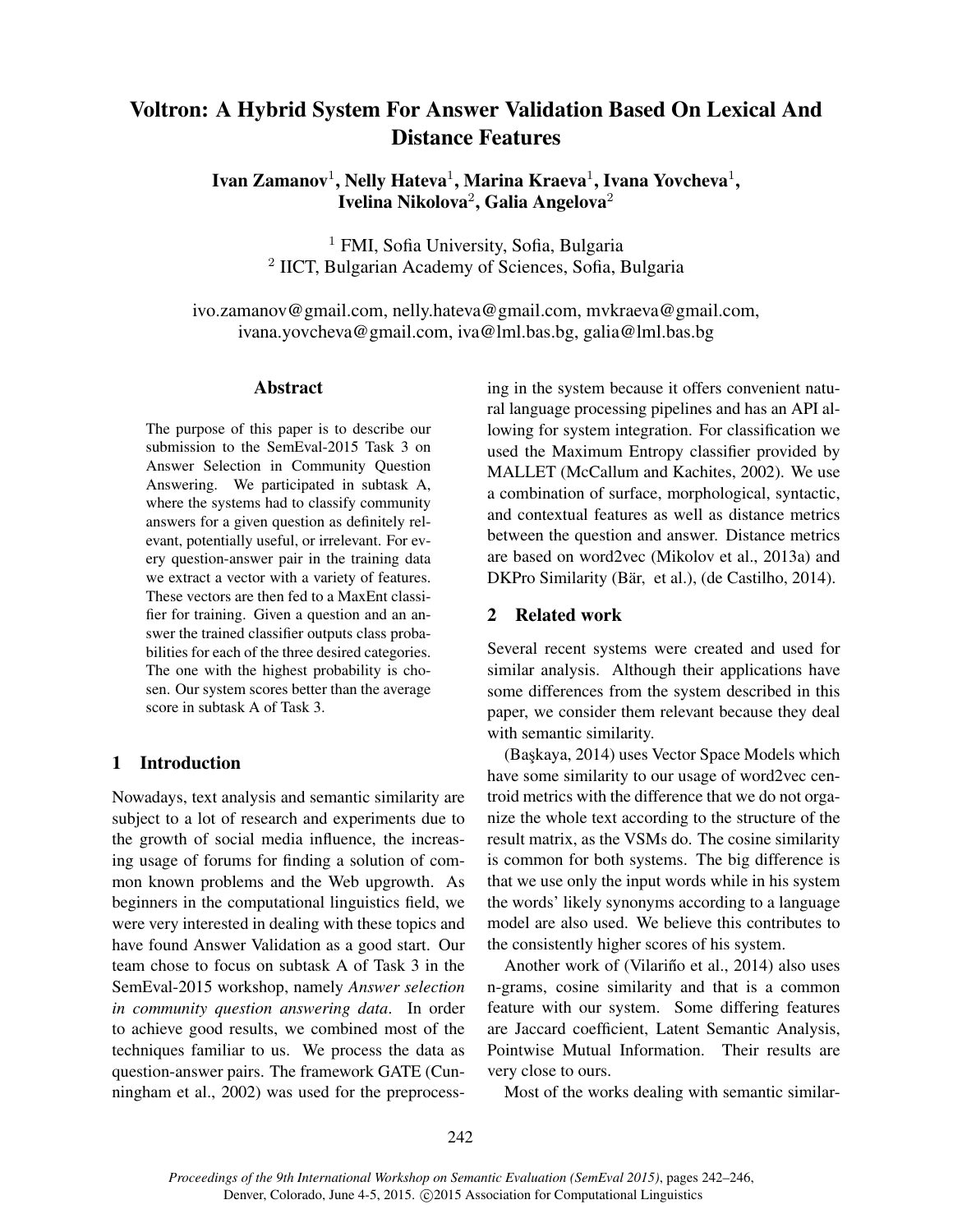ity use n-grams, metadata features and stop words as we do. Our scores are not among the highest in subtask A of Task 3, but they come close to and substantially differ from the average score in this field of works.

#### 3 Resources

The datasets we use to train our system are provided from the SemEval-2015 organizers. The datasets consist of 2600 training and 300 development questions including 16,541 training and 1,645 development comments.

Also for the extraction of some features we use pretrained word and phrase vectors. They are trained on part of Google News dataset (about 100 billion words). The model contains 300-dimensional vectors for 3 million words and phrases.

## 4 Method

The task at hand is to measure how appropriate and/or informative a comment is with respect to a question. Our approach is to measure the relatedness of a comment to the question or, in other words, to measure if a question-comment pair is consistent. Therefore we attempt to classify each pair as Good, Potential or Bad.

The main characteristic of a good comment is that it is related to the corresponding question. Also, we assume that when answering a question, people tend to use the same words with which the question was asked because that would make it easier for the question author to understand. Therefore, similar wording and especially similar phrases would be an indication of a more informative comment.

## 4.1 Features

We will call tokens that are not punctuation or stop words meaningful, as they carry some information regardless of exactly how a sentence is formulated.

## 4.1.1 Lexical Features

For every meaningful token, we extract its stem, lemma and orthography.

## 4.1.2 N-gram Features

Bigrams and trigrams of tokens (even nonmeaningful ones) are also extracted since this should capture similar phrases used in the questioncomment pair. We assume that n-grams of higher order could contribute as well, however we believe  $n = 2$  and  $n = 3$  would carry the most information and  $n \geq 4$  would impact training time adversely.

#### 4.1.3 Bad-answer-specific Features

Bad comments often include a lot of punctuation, more than one question in the answer, questions, followed by their obvious answer (when the expression or its synonyms could be directly found in the answer), more than two repeating letters next to each other (i.e. exclamations such as "ahaa"), greetings, chat abbreviations, more than one uppercase word, a lot of emoticons, exclamations and other very meaningless words. Emphasizing such tokens helps to distinguish bad comments specifically.

#### 4.1.4 Structural Features

We include the comment's length in meaningful tokens, length in sentences and each sentence's length as features, since longer comments should include more information. Since named entities, such as locations and organizations etc. would be especially indicative of the topic similarity between question and comment, we give them greater weight by again including named entities, recognized by GATE's built-in NER tools.

## 4.1.5 TF Vector Space Features

Another attempt to capture similar terms in the question and comment is to convert each entry to a local term-frequency vector and compute the cosine similarity between the vectors for the question and comment rounded to 0.1 precision. Similar wording, regardless of term occurrence frequency, should lead to a higher cosine similarity. We use DKPro's implementation of cosine similarity to achieve this (Bär, et al.). The term "local" refers to the fact that TF vectors of distinct entries are not related, that is, the vector space is specific to a question-comment pair.

#### 4.1.6 Word2vec Semantic Similarity

A good answer, however, does not necessarily use the exact same words. Therefore we need a way to capture the general "topic" of a question. We opted for the word2vec word vectors, proposed by (Mikolov et al., 2013a), (Mikolov et al.,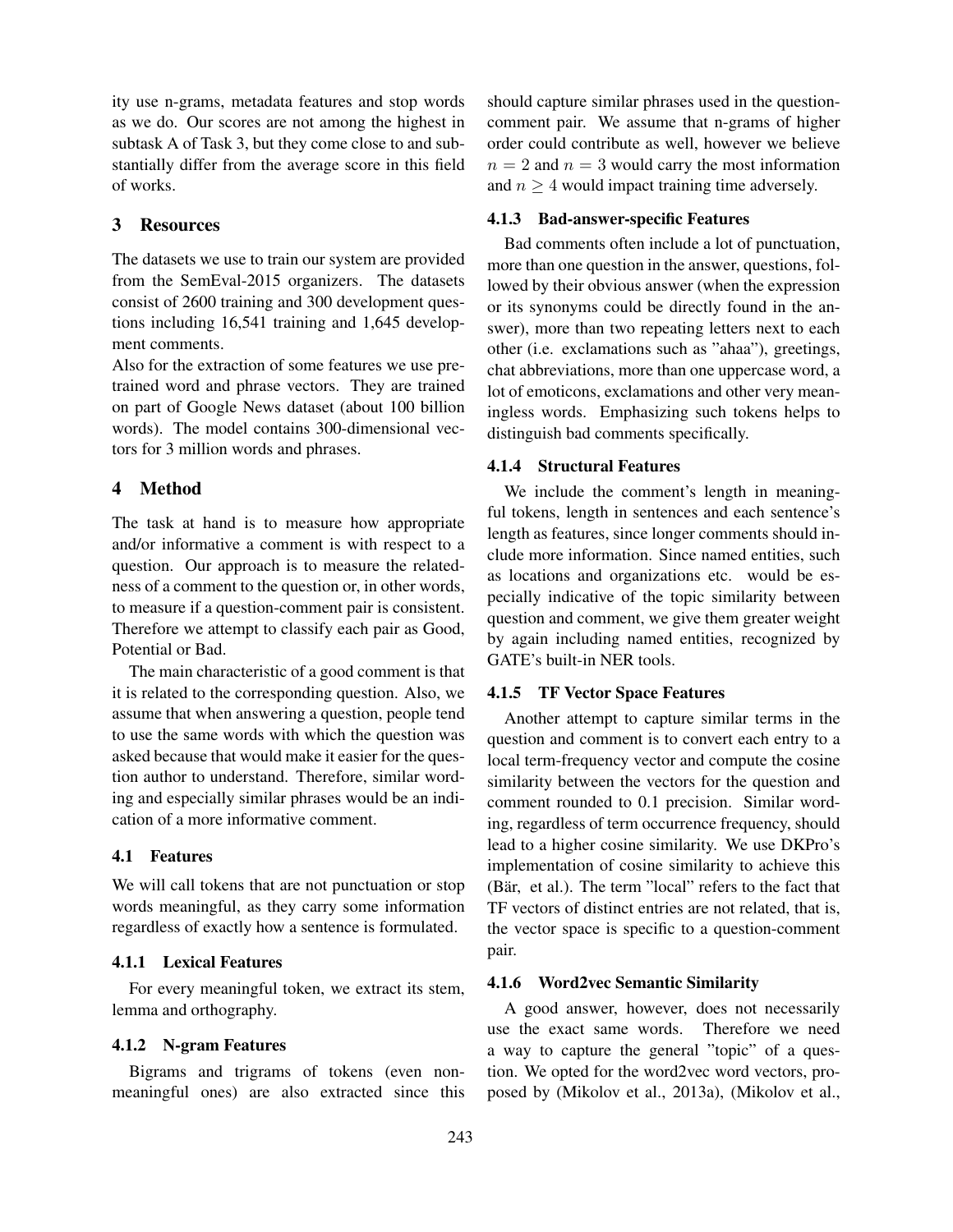2013b), (Mikolov et al., 2013c). The general idea of word2vec is to represent each word as a real vector that captures the contexts of word occurrences in a corpus. For a given question-comment pair, we extract word2vec vectors from a pre-trained set for all tokens for which one is available. We compute the centroids for the question and the comment, then use the cosine between the two as a feature. The intention is to capture the similarity between different terms in the pair. The same procedure is then applied once more for only NP-S, i.e. noun phrase, tokens because they carry more information about the topic than other parts of speech.

## 4.2 Classifier Model

After all described features are extracted, they form a list of string values associated with each questionanswer pair. As explained above, some of them are characteristic for bad answers, while others are mainly found in good ones. Therefore, it makes sense to consider the feature list for a given questionanswer pair as a document itself. Classifying these documents with any standard approach will then group pairs with similar features together and will differentiate good from bad answers.

In our system, we use MALLET (McCallum and Kachites, 2002) to perform classification on the extracted feature documents. For classification we have chosen the default MALLET workflow that calculates term-frequency feature vectors from its input documents. These vectors are then fed to a MaxEnt classifier, trained and evaluated using tenfold cross validation. For the final classification, the trained classifier outputs class probabilities for each of the three desired categories: Good, Potential or Bad (which also includes Not English/Dialogue), and the one with the highest score is chosen as the label for the question-answer pair.

#### 5 Experiments and results

Various experiments were conducted to analyse the contribution of the chosen features. In each of them, training was performed on the combined data from the train and development datasets, provided by the organizers. Testing was done on the official test dataset used for evaluation of the task, after it was released by the organizers. The analysis will only

focus on the coarse-grained evaluation in the three main classes (Good, Potential, Bad) since our system does not try to target the finer-grained classification.

We defined our baseline system as the one that uses only the lexical and structural features described in the Method section, i.e. word tokens, sentence, question and answer length, as well as the bigrams and trigrams of the question-answer pair. With only these features, the system is very weak the accuracy as reported by the scorer script against the gold standard is 44.18% and the F1 score is 24.05%.

Next, we included the features that rely on GATE gazetteers, such as the named entities features. This improved the system's performance by more than 1%, reaching accuracy of 45.14% and F1 score of 25.33%.

Another experiment we did was to add to the baseline system only the DKPro cosine similarity. This approach yielded a significant increase in the scores on the test set over the baseline system, around 4%.

Finally, we tested the baseline system with the word2vec cosine values. This experiment was not as successful as the others, offering no improvement. The result may be attributed to the fact that we use a set of vectors trained on generic Web data instead of vectors specifically trained for the SemEval task. However, the community generated datasets are not sufficiently large and cannot be used for adequate word2vec training.

When all features were combined, the scores were boosted to 50% accuracy and 32.02% F1. The improvement from the baseline system is greater than the accumulated improvement from adding the single features because those features influence each other.

All of the described experiments were done on the data from the train and development sets. However, when preparing our final submission for the competition, we trained our system on a training set that included the development data twice. This way more weight was given to those question-answer pairs. The result was an impressive 14% increase in our F1 score.

In order to further analyse this surprising result, we did train a MaxEnt classifier using only the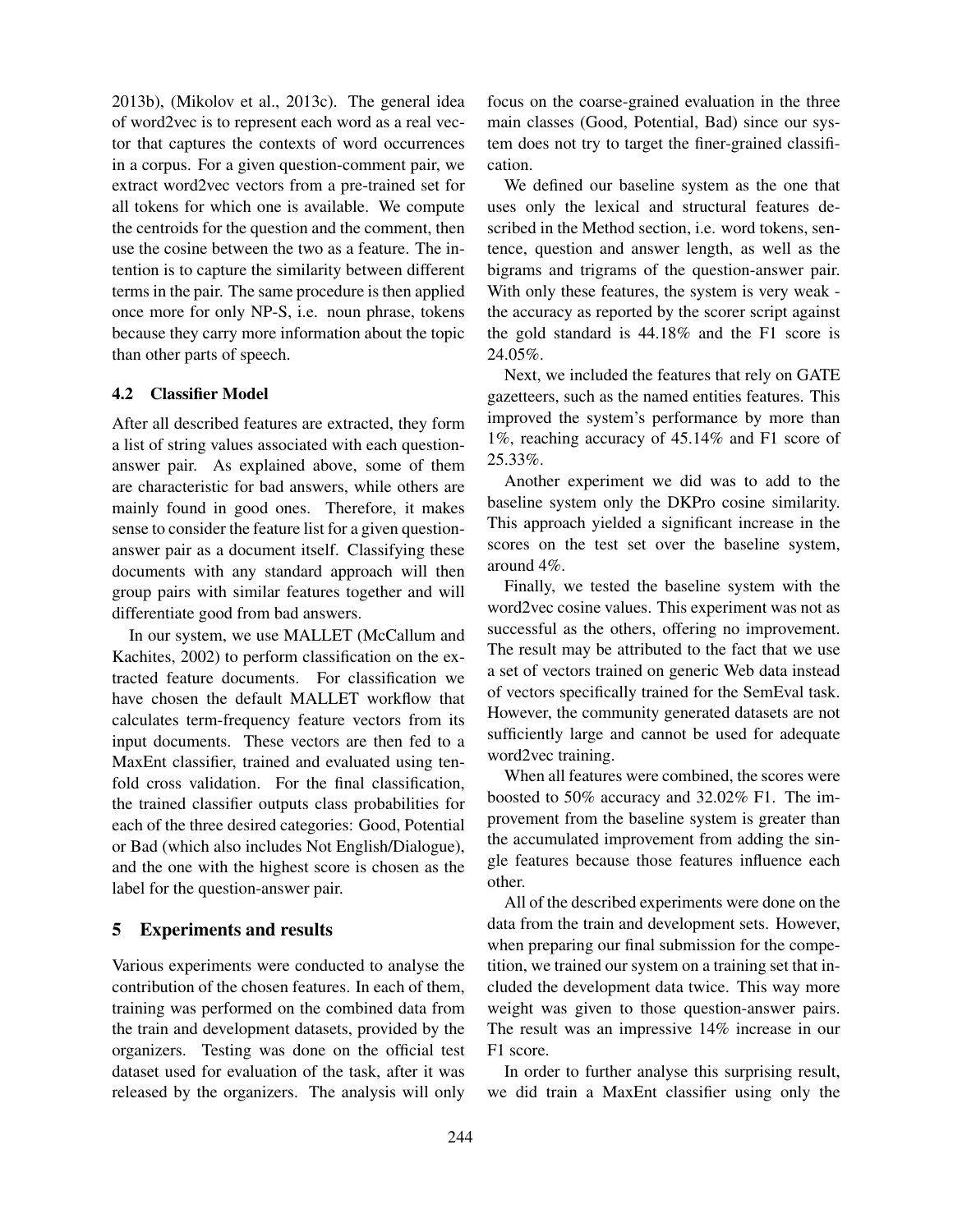smaller development dataset. All described features were combined here as well. The experiment showed that indeed the larger train dataset provided for the competition has less effect on the performance of our system than the smaller development dataset. We suspect that the contents of the test dataset are closer to the development dataset because that would mean more common n-gram features are detected. This would explain the boost in the F1 score and the accuracy.

A summary of the results obtained in the experiments can be seen in Tables 1 and 2

|                     | <b>Accuracy</b> | F1 score |
|---------------------|-----------------|----------|
| baseline            | 44.18%          | 24.05%   |
| + gazetteers        | 45.14%          | 25.33%   |
| + cosine similarity | 47.87%          | 28.98%   |
| + word2vec          | 44.13%          | 24.03%   |
| all combined        | 50.00%          | 32.02%   |
| final system        | 62.35%          | 46.07%   |

Table 1: Accuracy and F1 score achieved using various combinations of features

| <b>Training Data</b> | <b>Accuracy</b> | F1 score |
|----------------------|-----------------|----------|
| Train + Devel        | 50.00%          | 32.02%   |
| Devel Only           | 57.74%          | 44.37%   |
| Final System         |                 |          |
| $(Train + 2*Devel)$  | 62.35%          | 46.07%   |

Table 2: Accuracy and F1 score achieved using all features, but extracted from different training datasets

It should be noted that the results are greatly impacted by the low score we get on the Potential answers class. The scores on this label are very close to 0 with all devised systems, which is to be expected since none of our features were specifically targeted at distinguishing Potential answers from Good and Bad ones.

In all experiments, the highest precision and recall were achieved on the Bad answers.

### 6 Conclusion

In this paper we introduced our system for answer classification of question answering data. We described the method of preprocessing and applying features to the tokens and also mentioned the intergrated systems used for its implementation. All the steps of the data preparation for analysis were exhaustively described in the method description. Lexical and structural features proved to be insufficient for achieving high results. The gazetteers helped increase our scores but the most important part were the vector calculations made after the preparation process. The experiments showed that examining cosine distance between question and answer can lead to much greater performance. However, the most dramatic improvement was caused by increasing the size of the training data set and giving more weight to some question-answer pairs. For future work, we would try to add more syntactic features into the preprocessing and to integrate language models for the Good and Bad comments classification. With this system, we achieved satisfactory results for the SemEval 2015 answer-validation task.

#### **References**

- McCallum, Andrew Kachites. 2002. *"MAL-LET: A Machine Learning for Language Toolkit."* http://mallet.cs.umass.edu.
- H. Cunningham, V. Tablan, A. Roberts, K. Bontcheva. 2013. *Getting More Out of Biomedical Documents with GATE's Full Lifecycle Open Source Text Analytics.* PLoS Comput Biol 9(2): e1002854. doi:10.1371/journal.pcbi.1002854 http://tinyurl.com/gate-life-sci/
- H. Cunningham, et al. 2011. *Text Processing with GATE (Version 6).* University of Sheffield Department of Computer Science. 15 April 2011. ISBN 0956599311.
- Tomas Mikolov, Ilya Sutskever, Kai Chen, Greg Corrado, and Jeffrey Dean. 2013. *Distributed Representations of Words and Phrases and their Compositionality*. In Proceedings of NIPS, 2013.
- Tomas Mikolov, Kai Chen, Greg Corrado, and Jeffrey Dean. 2013. *Efficient Estimation of Word Representations in Vector Space*. In Proceedings of Workshop at ICLR, 2013.
- Tomas , Wen-tau Yih, and Geoffrey Zweig. 2013. *Linguistic Regularities in Continuous Space Word Representations*. In Proceedings of NAACL HLT, 2013.
- Daniel Bär, Torsten Zesch, and Iryna Gurevych. 2013. *DKPro Similarity: An Open Source Framework for Text Similarity*. In Proceedings of the 51st Annual Meeting of the Association for Computational Linguistics: System Demonstrations, pages 121-126, August 2013, Sofia, Bulgaria.